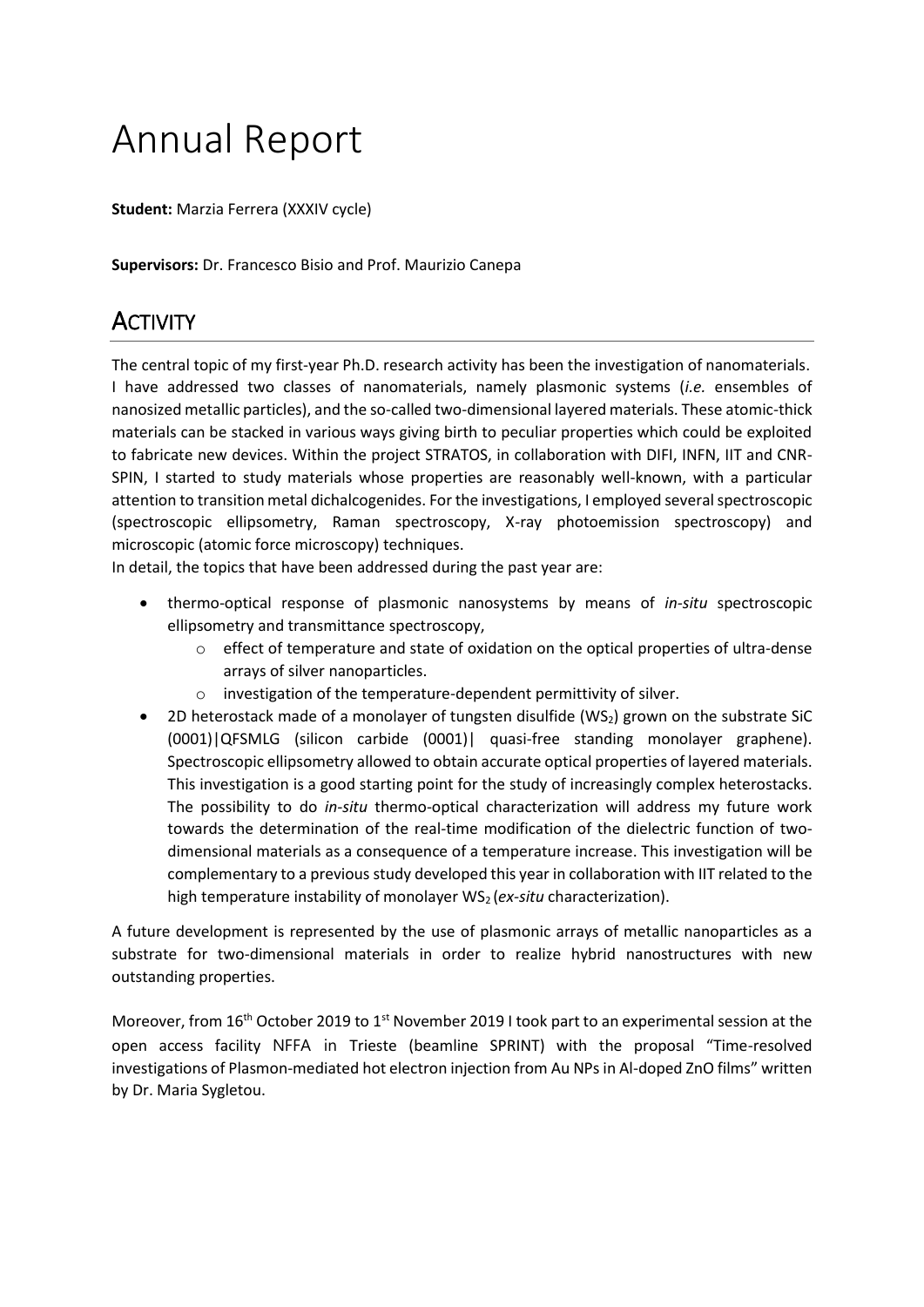# PUBLICATIONS

Published articles:

- M. Magnozzi, M. Ferrera, L. Mattera, M. Canepa and F. Bisio, *Plasmonics of Au nanoparticles in a hot thermodynamic bath*, Nanoscale, **11**, 1140-1146 (2019).
- M. Magnozzi, M. Ferrera, M. Canepa and F. Bisio, *Monitoring the solid-state dewetting of densely packed arrays of Au nanoparticles* (Conference Paper), Journal of Physics: Conference Series, **1226** (2019).

Submitted article:

• M. Ferrera, M. Magnozzi, F. Bisio and M. Canepa, *Temperature-dependent permittivity of silver and implications for thermoplasmonics*, Physical Review Materials, Submitted Manuscript.

In preparation articles:

- M. Magnozzi, M. Ferrera, G. Piccinini, S. Pace, S. Forti, F. Fabbri, C. Coletti, F. Bisio and M. Canepa, *Optical dielectric function of WS<sup>2</sup> on epitaxial graphene*, In preparation.
- S. Pace, M. Ferrera, G. Piccinini, N. Mishra, M. Magnozzi, S. Forti, F. Bisio, M. Canepa, F. Fabbri and C. Coletti, *High temperature instability of monolayer WS<sup>2</sup> grown by low pressure chemical vapor deposition*, In preparation.

### **CONFERENCES**

- **ICSE 8 BARCELONA 2019,** 8-th International Conference on Spectroscopic Ellipsometry, May 26th – 31st, 2019, Barcelona, Spain. **Poster presentation:** Temperature-dependent study of localized surface plasmon resonance in 2D arrays of silver nanoparticles. <https://congresses.icmab.es/icse8/images/programme/icse8program-web-3.pdf>
- **IMN 2019,** second International Meeting on Nanoalloys, June 4th 7th, 2019, Genova, Italy. **Poster presentation:** Thermo-optical response of plasmonic arrays of metallic nanoalloys. [http://nanoalloys-irn.cnrs.fr/wp-content/uploads/2019/06/abstract\\_booklet.pdf](http://nanoalloys-irn.cnrs.fr/wp-content/uploads/2019/06/abstract_booklet.pdf)
- **PLASMONICA 2019,** International workshop on Plasmonics, June 19th 21st, 2019, Naples, Italy. **Oral presentation:** Plasmonics of Au nanoparticles in a variable-temperature thermodynamic bath. <http://www.plasmonica.it/2019/program.html>
- GRAPHENE 2019, 9<sup>th</sup> edition of the largest European Conference & Exhibition in Graphene and 2D Materials, June 25th – 28th, Rome, Italy**.** Poster presentation: Dielectric function of monolayer WS<sub>2</sub>: a spectroscopic ellipsometry investigation. [http://www.grapheneconf.com/Files/Graphene2019\\_AbstractsBook.pdf](http://www.grapheneconf.com/Files/Graphene2019_AbstractsBook.pdf)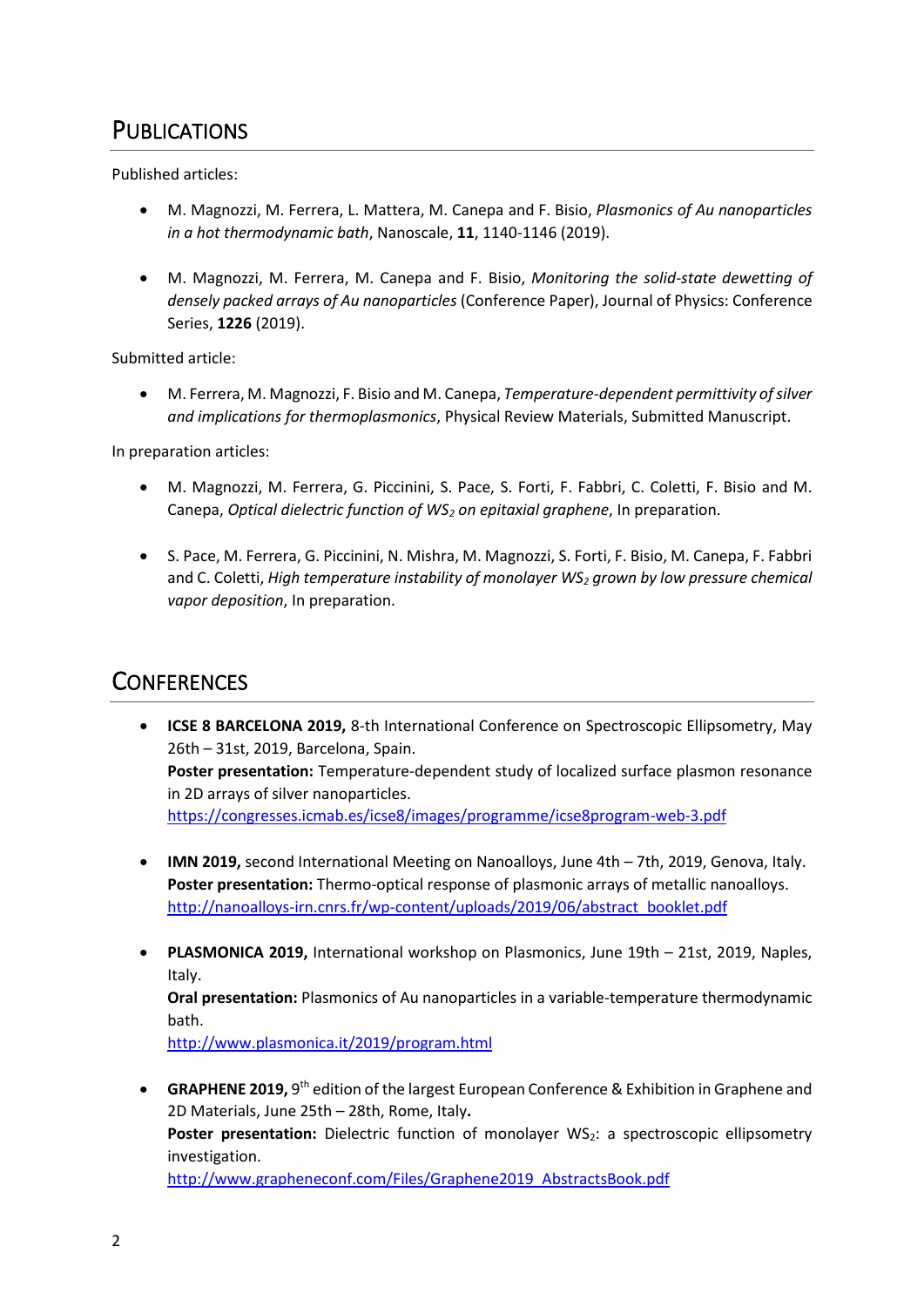The following activities refer to the period between the Ph.D. entrance examination and the beginning of Ph.D. (1<sup>st</sup> November 2019).

• **PLASMONICA 2018,** International workshop on Plasmonics, July 4th – 6th, 2019, Florence, Italy.

**Poster presentation:** Temperature dependent optical constants of noble metals Au and Ag. [http://www.plasmonica.it/2018/downloads/Plasmonica2018\\_Book\\_of\\_Abstracts\\_2018-07-](http://www.plasmonica.it/2018/downloads/Plasmonica2018_Book_of_Abstracts_2018-07-30.pdf) [30.pdf](http://www.plasmonica.it/2018/downloads/Plasmonica2018_Book_of_Abstracts_2018-07-30.pdf)

- **DCMS MATERIALS 4.0 SUMMER SCHOOL 2018,** Deep Materials: Perspectives on data-driven materials research, September 10th – 14th, 2018, TU Dresden, Germany. **Poster presentation:** Temperature dependent optical constants of noble metals Au and Ag. [http://dcms.tu-dresden.de/wp](http://dcms.tu-dresden.de/wp-content/uploads/2018/09/materials40_18_book_of_abstracts.pdf)[content/uploads/2018/09/materials40\\_18\\_book\\_of\\_abstracts.pdf](http://dcms.tu-dresden.de/wp-content/uploads/2018/09/materials40_18_book_of_abstracts.pdf)
- **Materials.it 2018,** October 22nd 26h, 2018, Bologna, Italy. **Oral presentation:** Effective dielectric modelling of hot gold nanoparticles. [https://eventi.cnism.it/sites/default/files/materials2018/Materials.it%202018%20book%20o](https://eventi.cnism.it/sites/default/files/materials2018/Materials.it%202018%20book%20of%20abstract.pdf#overlay-context=materials2018) [f%20abstract.pdf#overlay-context=materials2018](https://eventi.cnism.it/sites/default/files/materials2018/Materials.it%202018%20book%20of%20abstract.pdf#overlay-context=materials2018)

# COURSES AND EXAMS

- **Electronics and data acquisition** (Ph.D. course) **Exam passed** on 03/06/2019
- **Spectroscopic and microscopic analysis of surfaces and interfaces** (Ph.D. course) **Exam passed** on 22/07/2019
- **Metodi di simulazione applicati alla fisica** (Master course) **Exam passed** on 11/09/2019

## OTHER ACTIVITIES

- **Tutor** for high school students at the *Stage@DiFi 2019* event 28<sup>th</sup> January 2019-7<sup>th</sup> February 2019 In collaboration with Dr. M. Magnozzi, Dr. F. Bisio and Prof. M. Canepa, I presented "Twodimensional materials: graphene": fabrication of graphene flakes (mechanical exfoliation) and spectroscopic characterization (Raman spectroscopy).
- **Didactic Tutor**

**Project:** *attività di supporto, studio e consulenza (gestione di materiale per un laboratorio online nell'ambito del progetto "Riduzione del tasso di abbandono del PLS in Matematica 2015- 2018")* - incarico di lavoro autonomo di natura occasionale 40 hours (15th March 2019- 30th June 2019)